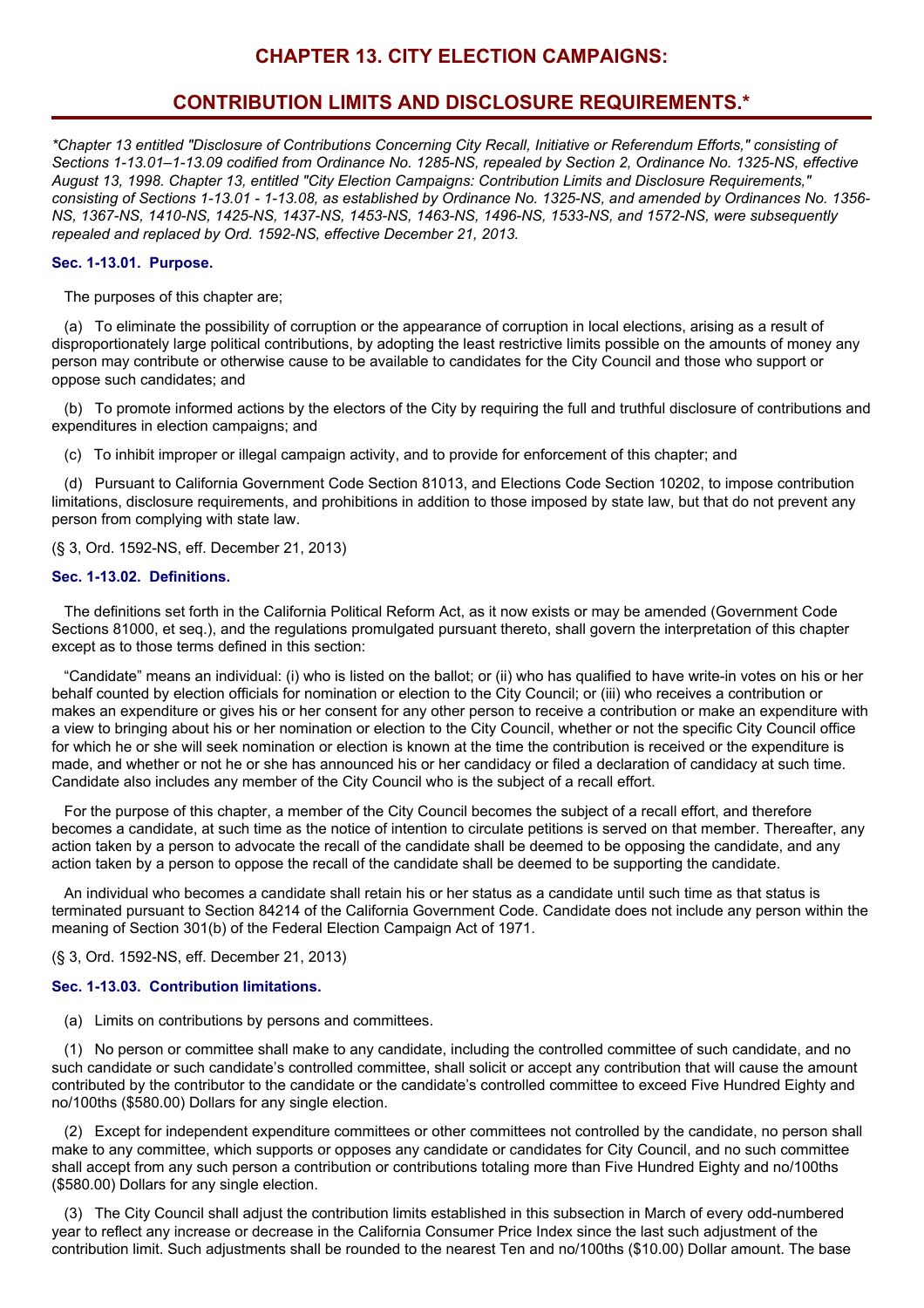contribution limit will be re-evaluated every five years.

(4) The limitations of this subsection shall not apply to contributions of a candidate's personal funds to his or her controlled campaign committee on behalf of his or her own candidacy, and shall apply to contributions from the candidate's spouse.

(b) Restrictions on when contributions may be received.

(1) No candidate, including the candidate's controlled committee, and no committee primarily formed to support or oppose any candidate or candidates for City Council, shall accept any contributions (including candidate's personal funds) more than six (6) calendar months prior to any election in which the candidate is attempting to be on the ballot or is a writein candidate. In the case of a recall effort, the pre-election fund-raising period set forth in this subsection shall commence on the date a notice of intent to circulate a recall petition is served on the officer.

(2) No candidate or the controlled committee of such candidate, and no committee primarily formed to support or oppose any candidate or candidates for City Council, shall accept any contributions (including candidate's personal funds) after the earlier of: (i) ninety (90) days after the date of their candidate's withdrawal as a candidate, defeat or date of the election; or (ii) the date on which outstanding bills or debts owed by the candidate or committee are paid in full. Contributions received during such ninety (90) day period shall be used only to pay outstanding bills or debts owed by the candidate or committee for that election.

(3) If, at the end of the period specified in Section1-13.03(b)(2), there remains any unexpended balance in the campaign bank account of any such candidates or committees, such unexpended funds remaining in the account shall be disposed of by either returning the funds to contributors pro rata, turning such funds over to the General Fund of the City of Thousand Oaks, or donated to any bona fide charitable, educational, civic, religious, or similar tax exempt, nonprofit organization, where no substantial part of the proceeds will have a material financial effect on the former candidate or elected officer, any member of his or her immediate family, or his or her campaign treasurer. Under no circumstances shall such unexpended funds be redesignated or used for any future election other than the election for which the funds were contributed.

(c) Limitations on loans. Any loan or extension of credit for a period of more than sixty (60) days, other than loans to the candidate from commercial lending institutions without a guarantor made in the regular course of business on the same terms available to members of the public, shall be considered a contribution from the maker and/or guarantor of the loan or the creditor, and shall be subject to all applicable contribution limits.

(d) Anonymous contributions. No person shall make to any candidate for City Council or the candidate's controlled committee, or to any committee that supports or opposes any such candidate or candidates, and no such candidate or committee shall solicit or accept, any anonymous contribution that exceeds Twenty-five and no/100ths (\$25.00) Dollars.

(e) Cash contributions. No person shall make to any candidate for City Council or such candidate's controlled committee, or to any committee that supports or opposes any such candidate or candidates, and no such candidate or committee shall solicit or accept a cash contribution that exceeds Twenty-five and no/100ths (\$25.00) Dollars. No contribution that causes the total amount contributed by the donor to the recipient to exceed Twenty-five and no/100ths (\$25.00) Dollars, other than an in-kind contribution as defined by the Political Reform Act, shall be accepted or made unless it is made by written instrument, or by electronic transaction approved by the Fair Political Practices Commission, containing the name of the donor and the name of the payee.

(f) Assumed name contributions. No contribution shall be made, directly or indirectly, by any person or combination of persons acting jointly in a name other than the name by which they are identified for legal purposes, nor in the name of another person or combination of persons. No person shall make a contribution in his or her name of anything belonging to another person or received from another person on the condition that it be used as a contribution. Upon discovery by a candidate for elective office, or his or her campaign treasurer or committee, or ballot measure committee, that a contribution has been received in violation of this subsection, the amount received in violation of this subsection shall be promptly paid from available campaign funds to the Treasurer of the City for deposit in the General Fund of the City, and shall not be used to benefit any candidate or committee.

(g) Local aggregate contribution limit. No person shall contribute more than the local aggregate contribution limit to all candidates for the City Council and their controlled committees. For the purpose of this subsection, the local aggregate contribution limit shall be calculated by multiplying Five Hundred Eighty and no/100ths (\$580.00) dollars by the number of members of the City Council to be elected at that election and adding Five Hundred Eighty and no/100ths (\$580.00) Dollars to the resulting amount.

(h) Family contributions. Contributions by a husband and wife shall be treated as separate contributions and shall not be aggregated. Contributions by children under eighteen (18) years of age shall be treated as contributions by their parents and attributed one-half (1/2) to each parent or the total amount to a single custodial parent.

(i) Aggregation of contributions. For purposes of determining when contributions are aggregated: "Entity" means any person, other than an individual; "Majority owned" means an ownership of more than fifty percent.

(1) The contributions of an entity whose contributions are directed and controlled by any individual shall be aggregated with contributions made by that individual and any other entity whose contributions are directed and controlled by the same individual;

(2) If two or more entities make contributions that are directed and controlled by a majority of the same persons, the contributions of those entities shall be aggregated;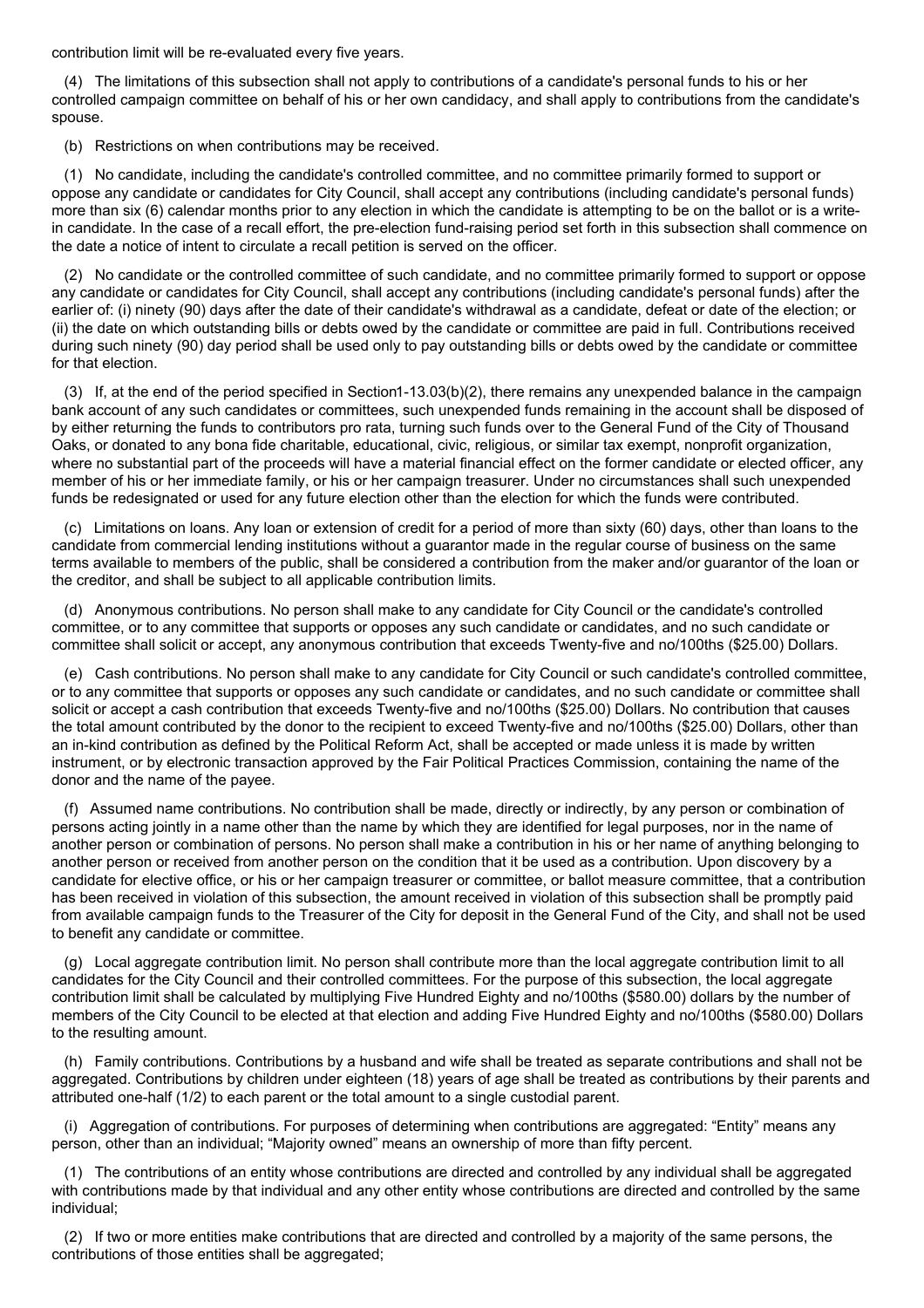(3) Contributions made by entities that are majority owned by any person shall be aggregated with the contributions of the majority owner and all other entities majority owned by that person, unless those entities act independently in their decision to make contributions.

(§ 3, Ord. 1592-NS, eff. December 21, 2013; § 1, Ord. 1609-NS, eff. October 16, 2015; § 1, Ord. 1635-NS, eff. December 29, 2017; Ord. 1666-NS, eff. December 6, 2019; Ord. 1687-NS, eff. October 1, 2021)

## **Sec. 1-13.04. Filing requirements.**

(a) Generally. Filing requirements of this chapter that are in any way additional or different from those set forth in Government Code Section 84100, et seq. shall apply only to candidates for elective office seeking election to the City Council, to such candidates' controlled committees, or to committees not controlled by candidates but that are formed or existing primarily to support or oppose a candidate or any measure which is being voted on only in a municipal election in the City of Thousand Oaks.

(b) Times for filing campaign reports. Committees shall file all required campaign statements and semi-annual statements in compliance with the Political Reform Act and this chapter. In addition to the statements required to be filed by the Political Reform Act, any candidate or committee which is required to file pre-election statementsin connection with an election for a member of the City Council shall file with the City Clerk an additional pre-election statement not later than the close of public business hours on the Tuesday immediately preceding the election. In order not to overlap with the last reporting period under state law, such additional campaign statements shall cover the period beginning sixteen (16) days before the election and ending ten (10) days prior to the election. Such statements shall be filed with the City Clerk by personal delivery or by guaranteed overnight delivery service.

(c) Reporting of late contributions and late independent expenditures. For the period starting ten (10) days prior to the election, and notwithstanding the One Thousand and no/100ths (\$1,000.00) Dollar threshold contained in California Government Code Sections 82036, 82036.5, 84203, and 84204, any late contribution or late independent expenditure of One Hundred and no/100ths (\$100.00) Dollars or more in connection with any election for the City Council or any City measure, shall be reported to the City Clerk in the form prescribed by the Fair Political Practices Commission for that purpose within twenty-four (24) hours of the receipt of the contribution or the expenditure in compliance with those state law sections.

(d) A late filing fee consistent with State law may be imposed for all filings required pursuant to this Section. The City Clerk shall deposit any funds received under this subsection into the General Fund of the City.

(e) Duties of City Clerk upon receipt of filing. Upon receipt of any filing required by this chapter, the City Clerk shall make such documents available for review by the public the next business day, and shall cause such documents to be posted on the City's website, if one exists, within three (3) business days.

(§ 3, Ord. 1592-NS, eff. December 21, 2013)

# **Sec. 1-13.05. Printed disclosure on advertisements of major contributors.**

Any proponent, opponent or committee, which disseminates an advertisement in favor of or opposed to any City recall, City measure, initiative or referendum effort, shall provide a written disclosure in that advertisement identifying the contributing person (herein the "major contributor") who has made a loan or cumulative loans of Two Thousand and no/100ths (\$2,000.00) Dollars or more, a monetary contribution of Two Thousand and no/100ths (\$2,000.00) Dollars or more, or cumulative contributions totaling Two Thousand and no/100ths (\$2,000.00) Dollars or more, or provided nonmonetary contributions with a total value of Two Thousand and no/100ths (\$2,000.00) Dollars or more, to that proponent, opponent or committee during the previous twelve (12) month period prior to the printing, copying, publication or broadcasting of the advertisement. If the advertisement is by means of a radio or televised spot, then disclosure shall be by an oral audible announcement of all major contributors. If the loan is from a bank, savings and loan or other recognized financial institution, the name of that bank, savings and loan or financial institution need not be listed, but any co-signor or guarantor of the loan must be listed as a major contributor. If the advertisement is in a typed or printed format, this disclosure shall be in a clear and legible form in at least ten (10) point type. If there are more than two (2) major contributors of Two Thousand and no/100ths (\$2,000.00) Dollars or more, the proponent, opponent or committee shall only be required to disclose the two (2) highest major contributors.

### (§ 3, Ord. 1592-NS, eff. December 21, 2013)

### **Sec. 1-13.06. Recordkeeping.**

It shall be the duty of each candidate, treasurer and principal officer of any committee to maintain such detailed accounts, records, bills, copies of checks, and receipts that are necessary to prepare the campaign statements required by this chapter and the Political Reform Act. Such records shall be maintained and retained by the filer pursuant to the provisions of the Political Reform Act and regulations promulgated by the Fair Political Practices Commission.

(§ 3, Ord. 1592-NS, eff. December 21, 2013)

### **Sec. 1-13.07. Remedies.**

(a) Liability for violations. In the case of any violation of this chapter by a committee, the treasurer and any principal officers or, in the case of a controlled committee, the candidate may be liable for violations as provided herein. If two (2) or